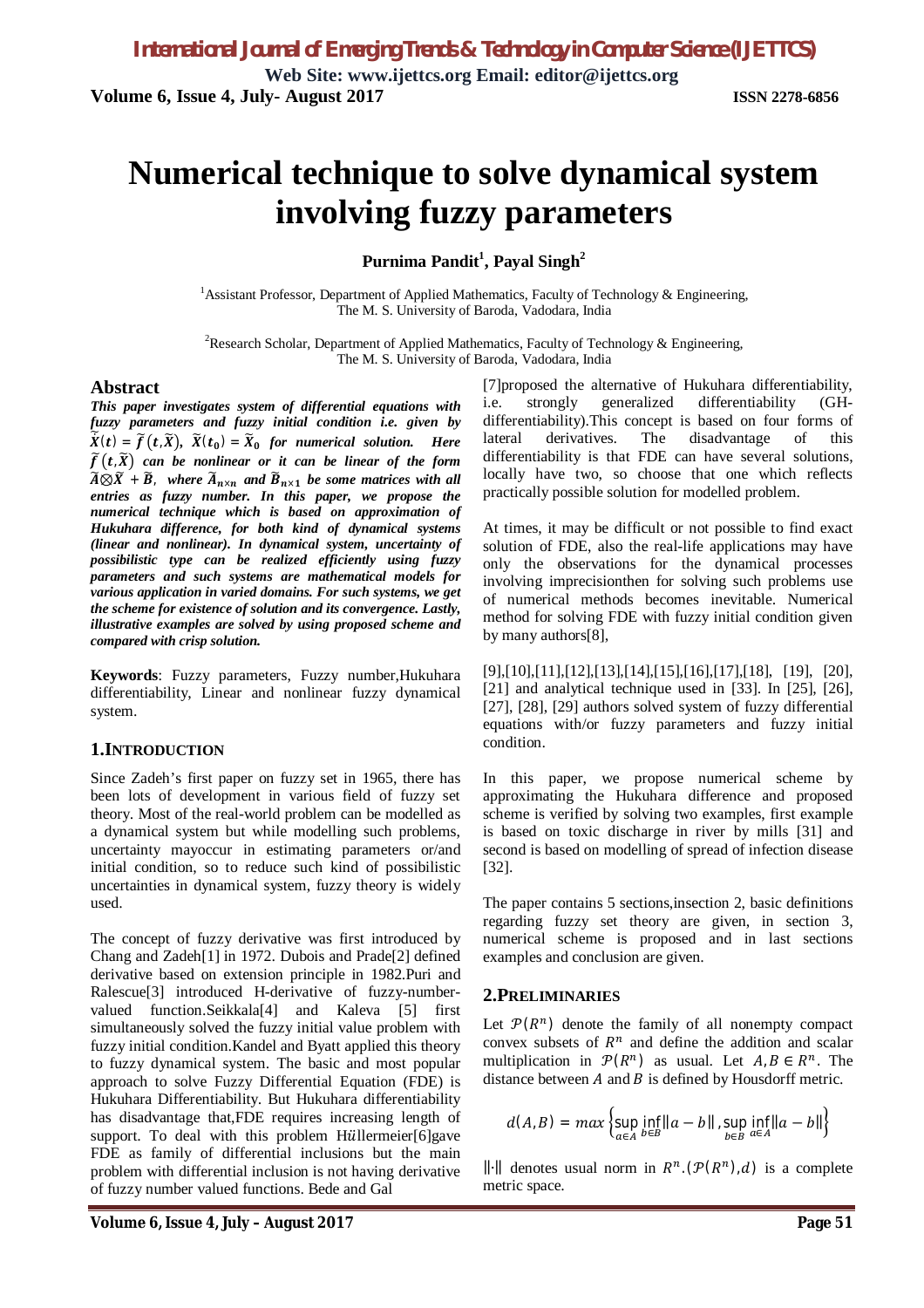**Web Site: www.ijettcs.org Email: editor@ijettcs.org**

# **Volume 6, Issue 4, July- August 2017 ISSN 2278-6856**

Let,

- $E^n = {\tilde{u}: R^n \to [0 1] / \tilde{u}}$  satisfies following properties}
	- $\tilde{u}$  is normal i.e there exist  $x_0 \in R^n \tilde{u}(x_0) = 1$ .
	- $\tilde{u}$ is a fuzzy convex.
	- $\tilde{u}$  is upper semicontinuous.
	- $[\tilde{u}]^0 = \overline{\text{supp}(\tilde{u})}$  $\overline{\supp(\tilde{u})}$  =  $\overline{\{x \in R^n/\tilde{u}(x) \geq 0\}}$  is compact.

For  $0 < \alpha \leq 1$ , denote  $\tilde{u}^{\alpha} = \{ x \in R^n / \tilde{u}(x) \geq \alpha \}$  then from the above properties follows,  $\alpha$  level sets  $\tilde{u}^{\alpha} \in$  $\mathcal{P}(R^n)$  $\forall \alpha \in [0 \ 1]$ 

#### **Fuzzy number in parametric form**

A fuzzy number in parametric form is an order pair of the form  $\tilde{u}^{\alpha} = (\underline{u}(\alpha), \overline{u}(\alpha)) = [\underline{u}\overline{u}]$ 

where  $0 \le \alpha \le 1$  satisfying following condition:

- uis bounded left continuous increasing function in  $[0 1]$ .
- $\overline{u}$  is bounded right continuous increasing function in[0 1].
- $u \leq \overline{u}$

#### **Triangular Fuzzy Number**

Triangular fuzzy number is defined as with three points  $(l, m, n)$ ,

$$
\tilde{u}(x) = \begin{cases}\n\frac{x - l}{m - l}l \leq x \leq m \\
\frac{n - x}{n - m}m \leq x \leq n \\
0 & x \geq n\n\end{cases}
$$
\n
$$
\tilde{u}(x) \text{ is membership function.}
$$

#### **Hausdorff Distance**

Let 
$$
d: E^n \times E^n \to R_+ \cup \{0\}
$$
,  
 $d(\tilde{u}, \tilde{v}) = \sup_{\alpha \in [0, 1]} \max |u - v|, \overline{u} - \overline{v}|$ 

is Hausdorff distance between two fuzzy numbers *u* and *v*.  $(E<sup>n</sup>, d)$  is a complete metric space[3].

### **Fuzzy Operation**

For 
$$
\tilde{u}, \tilde{v} \in E^n
$$
 and  $\lambda \in R$  the sum  $\tilde{u} + \tilde{v}$  and the product  
\n $\lambda \otimes \tilde{u}$  is defined as  
\n
$$
[\tilde{u} + \tilde{v}]^{\alpha} = [\underline{u}, \overline{u}] + [\underline{v}, \overline{v}] = [\underline{u} + \underline{v}, \overline{u} + \overline{v}] , [\lambda \otimes u]^{\alpha} =
$$
\n
$$
\lambda [\underline{u}, \overline{u}] = [\lambda, \overline{u}, \lambda, \underline{u}] \forall \alpha \in [0, 1].
$$
\n
$$
[\tilde{u} \otimes \tilde{v}]^{\alpha} = [\min(\underline{u}\overline{v}, \underline{v}\overline{u}, \underline{uv}, \overline{uv}), \max(\underline{u}\overline{v}, \underline{v}\overline{u}, \underline{uv}, \overline{uv})]
$$
\n
$$
\forall \alpha \in [0, 1]
$$

#### **Continuity of Fuzzy function**

If  $f: R \times \mathbb{E}^n \to \mathbb{E}^n$  then f is continuous at point  $(t_0, x_0)$ provided that for any fixed number  $\alpha \in [0 \ 1]$  and any  $\epsilon > 0$ ,  $\exists \delta(\epsilon, \alpha)$ s. t $d\left(\left[\tilde{f}(t, \tilde{x})\right]^{\alpha}$ ,  $\left[\tilde{f}(t_0, \tilde{x}_0)\right]^{\alpha}\right) < \epsilon$ whenever  $|t - t_0| < \delta(\epsilon, \alpha)$  and  $d([\tilde{x}]^{\alpha}, [\tilde{x}_0]^{\alpha}) < \delta(\epsilon, \alpha) \forall t \in R$  and  $\tilde{x} \in E^n$ . (Song and Wu as in [22])

#### **Hukuhara Derivative**

As in [3], for a fuzzy mapping  $\tilde{f}: I \times \mathbb{E}^n \to \mathbb{E}^n$  and  $t_0 \in I$ ,  $\tilde{f}$ is said to be differentiable at  $t_0 \in I$ , if there exist an element  $\tilde{f}'(t_0) \in E^n$  such that for all  $h > 0$  sufficiently small∃  $\tilde{f}(t_0 + h) \ominus \tilde{f}(t_0)$ ,  $\tilde{f}(t_0) \ominus \tilde{f}(t_0 - h)$  and the limits

$$
\lim_{h \to 0+} \frac{\tilde{f}(t_0 + h) \ominus \tilde{f}(t_0)}{h} = \lim_{h \to 0-} \frac{\tilde{f}(t_0) \ominus \tilde{f}(t_0 - h)}{h}
$$

Let  $x, y \in \mathbb{E}^n$ . if there exists  $z \in \mathbb{E}^n$  such that  $x = y + z$ , then z is called the H-difference of  $x$  and  $y$  and it is denoted by  $x \bigoplus y$ .  $x \bigoplus y \neq x + (-1)y$ . In this paper " $\bigoplus$ " stands for always H-difference.

#### **Seikkala Derivative**

This derivative follows if  $[\underline{\dot{x}}(t), \dot{\overline{x}}(t)]$  are the  $\alpha$  cut of any fuzzy numbers then  $SD\widetilde{X}^{\alpha}(t)$  exists and is defined as, [4]  $SD\widetilde{\dot{X}^{\alpha}}(t) = [\dot{x}(t), \dot{\overline{x}}(t)]$ 

#### **3.FULLY FUZZY DYNAMICAL SYSTEM**

Consider a system of ODE in  $E^n$  with fuzzy coefficient,

$$
\tilde{X}(t) = \tilde{f}(t, \tilde{X}), \tilde{X}(t_0) = \tilde{X}_0 \quad (1)
$$
\nwhere,  $\tilde{f}: [t_0 \ T] \times E^n \to E^n$  and\n
$$
\tilde{f} = \begin{bmatrix} \tilde{f}_1 \\ \tilde{f}_2 \\ \vdots \\ \tilde{f}_n \end{bmatrix}, \tilde{X} = \begin{bmatrix} \tilde{x}_1 \\ \tilde{x}_2 \\ \vdots \\ \tilde{x}_n \end{bmatrix}, \tilde{X}_0 = \begin{bmatrix} \tilde{x}_{10} \\ \tilde{x}_{20} \\ \vdots \\ \tilde{x}_{n0} \end{bmatrix}
$$

Here each  $\widetilde{f}_i$  is Hukuhara differentiable,  $\forall i = 1,2,3...$ ...  $\tilde{f}$ can be linear or nonlinear so we consider both cases.

### *Case 1:*ࢌ ෨*is linear function*

System (1) is given as,

$$
\dot{\tilde{X}}(t) = \tilde{A} \otimes \tilde{X} + \tilde{B}\tilde{X}(t_0) = \tilde{X}_0 \quad t \in [t_0 \ T] \tag{2}
$$

Where,  $\tilde{A} = (\tilde{a}_{ij}) \in E$  and  $\tilde{B} = (\tilde{b}_{i}) \in E$ , where  $i =$  $1,2,3,......, j = 1,2,3...$  $\alpha$  – cut of  $\tilde{A}, \tilde{X}$ ,  $\tilde{B}$  and  $\tilde{X}_0$  are given as,  $\tilde{A}^{\alpha} = \left[ \underline{A} \overline{A} \right], \tilde{X}^{\alpha} = \left[ \underline{X} \overline{X} \right], \tilde{B}^{\alpha} = \left[ \underline{B} \overline{B} \right]$  and  $\widetilde{X_0}^{\alpha} = \left[ X_0 \overline{X_0} \right].$ 

After taking  $\alpha$  *cut* of system (2), it is converted into system of ordinary differential equations, Refer [15,23,24].

$$
\left[\frac{\dot{X}\overline{X}}{\overline{X}}\right] = \left[\underline{A}\overline{A}\right]\left[\underline{X}\overline{X}\right] + \left[\underline{B}\overline{B}\right]; \left[\underline{X_0}\overline{X_0}\right]
$$
\n
$$
\frac{\dot{X}}{\overline{X}(t)} = \min\left(\underline{AX}, \underline{A}\overline{X}, \underline{X}\overline{A}, \overline{AX}\right) + \underline{BX}(0) = \underline{X_0}
$$
\n
$$
\overline{X}(t) = \max\left(\underline{AX}, \underline{A}\overline{X}, \underline{X}\overline{A}, \overline{AX}\right) + \overline{B}\,\overline{X}(0) = \overline{X_0}
$$

Above system can be written in matrix form as given below,  $\mathbb{R}$ 

$$
\frac{\left|\frac{X}{X}(t)\right|}{\left|\frac{X}{X}(t)\right|} = \left[\frac{A}{0} \frac{0}{A}\right] \left[\frac{X}{X}\right] + \left[\frac{B}{B}\right];
$$
\n
$$
\frac{X}{X}(0) = X_0 \text{ and } \overline{X}(0) = \overline{X_0}
$$
\n(3)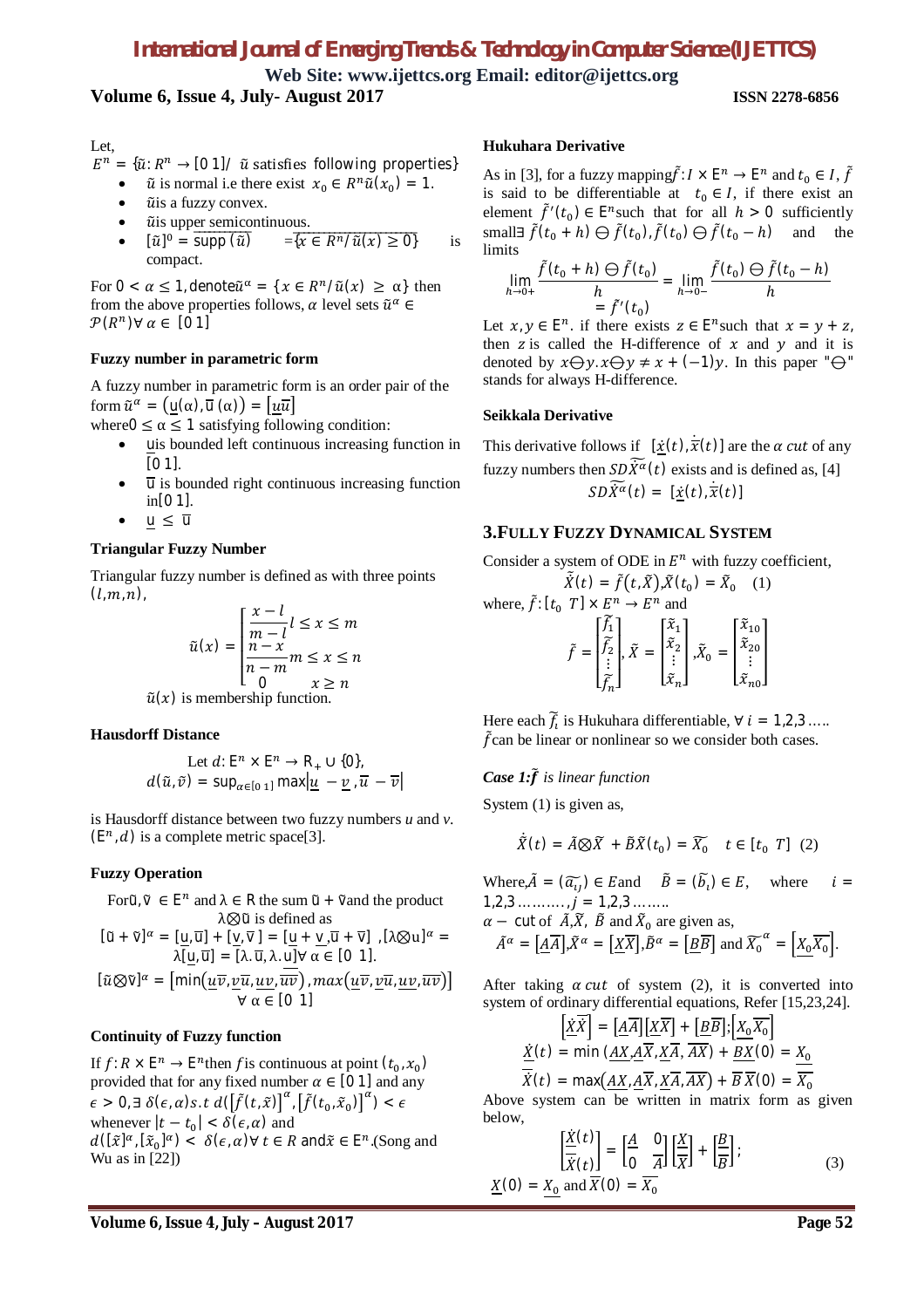**Web Site: www.ijettcs.org Email: editor@ijettcs.org**

# **Volume 6, Issue 4, July- August 2017 ISSN 2278-6856**

Now by approximating Hukuhara difference of the left side of system (3) at  $t = t_k$ ,

$$
\left[\frac{\underline{X}_{k+1}}{\overline{X}_{k+1}}\right] = \left[\frac{\underline{X}_{k}}{\overline{X}_{k}}\right] + h\left[\frac{A}{0} \frac{0}{A}\right] \left[\frac{\underline{X}_{k}}{\overline{X}_{k}}\right] + h\left[\frac{B}{B}\right];
$$
\n(4)\n
$$
\underline{X}(0) = \underline{X}_{0} \text{ and } \overline{X}(0) = \overline{X}_{0}
$$

where  $k = 0, 1, 2, \dots \dots$ 

For solving purpose, system (4) can be given as component wise,

$$
\begin{bmatrix} \frac{x^1}{2} {_{k+1}^2} \\ \frac{x^2}{2} {_{k+1}^2} \end{bmatrix} = \begin{bmatrix} (I + h \underline{a}_{11}) & \cdots & \underline{a}_{1n} \\ \vdots & \ddots & \vdots \\ \underline{a}_{n1} & \cdots & (I + h \underline{a}_{nn}) \end{bmatrix} \begin{bmatrix} \frac{x^1}{2} {_{k}^2} \\ \frac{x^2}{2} {_{k}^2} + h \end{bmatrix} + h \begin{bmatrix} \underline{b}_1 \\ \underline{b}_2 \\ \vdots \\ \underline{b}_n \end{bmatrix}
$$

$$
\begin{bmatrix} \bar{x}^1 {_{k+1}^2} \\ \bar{x}^2 {_{k+1}^2} \\ \vdots & \ddots & \vdots \\ \bar{x}^n {_{k+1}^2} \end{bmatrix} = \begin{bmatrix} (I + h \bar{a}_{11}) & \cdots & \bar{a}_{1n} \\ \vdots & \ddots & \vdots \\ \bar{a}_{n1} & \cdots & (I + h \bar{a}_{nn}) \end{bmatrix} \begin{bmatrix} \bar{x}^1 {_{k}^2} \\ \bar{x}^2 {_{k}^2} \\ \vdots \\ \bar{x}^n {_{k}^2} \end{bmatrix} + h \begin{bmatrix} \bar{b}_1 \\ \bar{b}_2 \\ \vdots \\ \bar{b}_n \end{bmatrix}
$$

Existence and uniqueness of solution for system such as (4) is given in [30].

#### **Theorem (1):**

Let  $X(t)$ ,  $X(t)$  be the exact solution of system (3) and $X_{k+1}(t)$ ,  $X_{k+1}(t)$  be the sequences of numerical solution defined by the system (4)converges to the exact solution of system (3).

Proof: It is sufficient to show,

$$
\lim_{k \to \infty} \frac{X_{k+1}(t)}{\overline{X}_{k+1}(t)} = \frac{X(t)}{\overline{X}(t)}
$$

By proposed scheme in system (4) is given as,

$$
\left[\frac{X_{k+1}}{X_{k+1}}\right] = \left[\frac{X_k}{X_k}\right] + h\left[\frac{A}{0} \quad \frac{0}{A}\right] \left[\frac{X_k}{X_k}\right] + h\left[\frac{B}{B}\right]
$$

with initial conditions,  $\underline{X}(0) = X_0$  and  $\overline{X}(0) = \overline{X_0}$ , From system (3), writing the equivalent discrete form,

$$
\left[\frac{\underline{X}}{\overline{X}}\right] = \left[\frac{\underline{X}}{\overline{X}}\right] + h \left[\frac{A}{0} \quad \frac{0}{A}\right] \left[\frac{\underline{X}}{\overline{X}}\right] + h \left[\frac{B}{B}\right] (5)
$$

By subtractingSystem (5) from system (4),

$$
\left[\frac{X_{k+1} - X}{X_{k+1} - X}\right] = \left[\frac{X_k - X}{X_k - X}\right] + h\left[\frac{A}{0} \quad \frac{0}{A}\right] \left[\frac{X_k - X}{X_k - X}\right]
$$

By using Error term,

$$
\left[\frac{E_{k+1}}{E_{k+1}}\right] = \left[\frac{E_k}{E_k}\right] + h\left[\frac{A}{0} \quad \frac{0}{A}\right] \left[\frac{E_k}{E_k}\right]
$$

For solving purpose, we can write above system as following,

$$
\frac{E_{k+1}}{E_{k+1}} = \frac{E_k + h \underline{A E_k}}{E_k + h \overline{A E_k}}
$$

Now by backward substitution,  $\underline{E}_{k+1} = (I + h\underline{A})^{(k+1)}E_0$ 

$$
\underline{A}
$$
 is nonsingular matrix so  $(I + h\underline{A})$  is also nonsingular matrix so the solution of system exists.

 $|hA\rangle| < 1$ 

For the convergence of system (4),

$$
\left| (I + h\underline{A}) \right| < 1
$$
\nTake  $E_0 = 0$ ,  $E_{k+1} \to 0$ 

\nThat

\n
$$
\lim_{k \to \infty} \underline{X}_{k+1}(t) = \underline{X}(t)
$$
\nis,

Similarly,

$$
\lim_{k\to\infty}\overline{X}_{k+1}(t)=\overline{X}(t)
$$

*Case 2:* $\tilde{f}$  *is nonlinear function* 

Consider a system of ODE in 
$$
E^n
$$
 with fuzzy coefficient,  
\n
$$
\tilde{X}(t) = \tilde{f}(t, \tilde{X}), \tilde{X}(t_0) = \tilde{X}_0
$$
 (6)

where,  $\tilde{f}$ :  $[t_0 \ T] \times E^n \rightarrow E^n$  and

$$
\tilde{f} = \begin{bmatrix} \tilde{f}_1 \\ \tilde{f}_2 \\ \vdots \\ \tilde{f}_n \end{bmatrix}, \tilde{X} = \begin{bmatrix} \tilde{x}_1 \\ \tilde{x}_2 \\ \vdots \\ \tilde{x}_n \end{bmatrix}, \tilde{X}_0 = \begin{bmatrix} \tilde{x}_{10} \\ \tilde{x}_{20} \\ \vdots \\ \tilde{x}_{n0} \end{bmatrix}
$$

 $\tilde{X}(t)$  is Hukuhara differentiable or Seikkala differentiable then,

$$
\tilde{X}^{\alpha}(t) = \left[\underline{\dot{X}}\overline{\dot{X}}\right], \tilde{f}^{\alpha} = \left[\underline{f}\overline{f}\right] \text{and } \widetilde{X_0}^{\alpha} = \left[\underline{X_0}\overline{X_0}\right]
$$

Taking  $\alpha$  cut of system (6) and we get,

ordinary differential equations [15,23,24]

$$
\left[\underline{\dot{X}}\dot{X}\right] = \left[\underline{f(t, \underline{X}, \overline{X})}, \overline{f}(t, \underline{X}, \overline{X})\right]
$$
  
with initial condition  $\left[X_0\overline{X_0}\right]$ 

Above system can be presented in form of system of

$$
\frac{\dot{X}(t) = f(t, \underline{X}, \overline{X}); \underline{X}(0) = \underline{X_0}}{\overline{X}(t) = \overline{f}(t, \underline{X}, \overline{X}); \overline{X}(0) = \overline{X_0}} \tag{7}
$$

Now by the proposed scheme,

$$
\frac{X_{k+1}}{\overline{X}_{k+1}} = \frac{X_k + h\overline{f}(t, \underline{X}_k, \overline{X}_k); \underline{X}(0) = \underline{X}_0}{\overline{X}_{k+1} = \overline{X}_k + h\overline{f}(t, \underline{X}_k, \overline{X}_k); \overline{X}(0) = \overline{X}_0}
$$
(8)

Lemma 1: (Refer [8]), Letthe sequence of numbers  ${e_n}_{n=0}^N$  satisfy

$$
|e_{n+1}| \le A |e_n| + B, \qquad 0 \le n \le N - 1
$$

For the given positive constants  $A$  and  $B$ . Then

$$
|e_n| \le A^n |e_0| + B \frac{A^n - 1}{A - 1}.
$$

**Theorem** (2):  $f(t, \underline{X}, \overline{X})$  ,  $\overline{f}(t, \underline{X}, \overline{X}) \in E^n$ , their partial derivatives  $\frac{\partial f(t, \underline{x}, \overline{x})}{\partial x}$  $\frac{\partial f(t, \underline{x}, \overline{x})}{\partial \underline{x}}$  and  $\frac{\partial f(t, \underline{x}, \overline{x})}{\partial \overline{x}}$  bounded and Lipschitz in  $E^n$ . Let  $\underline{X}$ ,  $\overline{X}$  both are exact solution of system (7) and  $Y$ ,  $\overline{Y}$  both are numerical solution of system (8) then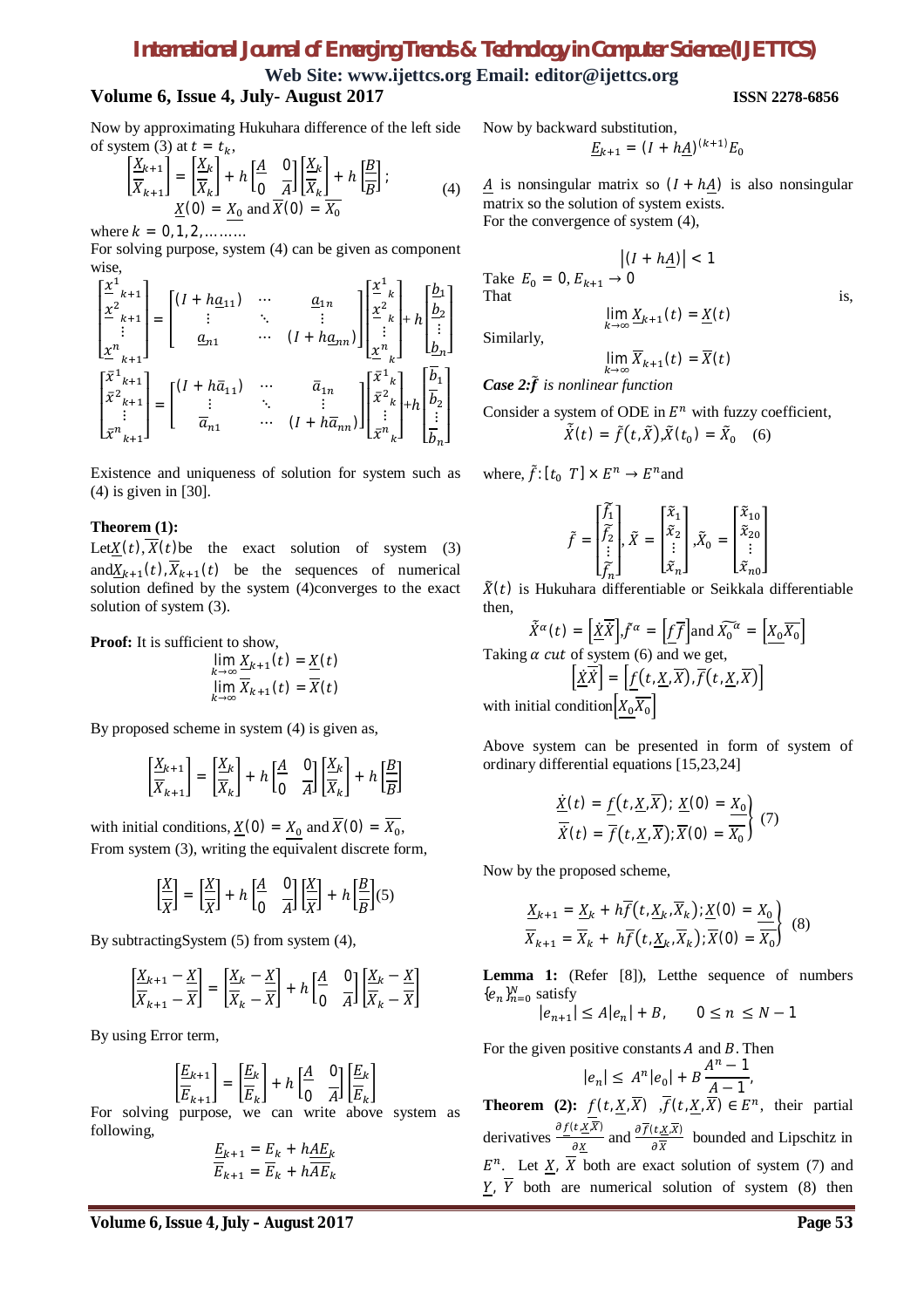**Web Site: www.ijettcs.org Email: editor@ijettcs.org**

# **Volume 6, Issue 4, July- August 2017 ISSN 2278-6856**

numerical solution converges to the exact solution uniformly.

**Proof:** Define error in nth term.

$$
e_n = \underline{X}(t_n) - \underline{Y}(t_n)
$$
  

$$
e_{n+1} = \underline{X}(t_{n+1}) - \underline{Y}(t_{n+1})
$$

By using Taylor's expansion and neglecting higher terms,

$$
e_{n+1} = \left[\underline{X}(t_n) + h\underline{X}'(t_n) + \frac{h^2}{2}\underline{X}''(t_n + \theta h)\right] \\
- \left(\underline{Y}(t_n) + h\underline{f}\left(t, \underline{Y}(t_n), \overline{Y}(t_n)\right)\right)] \\
e_{n+1} = \left(\underline{X}(t_n) - \underline{Y}(t_n)\right) + h(\underline{X}'(t_n) - \underline{f}\left(t, \underline{Y}(t_n), \overline{Y}(t_n)\right) \\
+ \frac{h^2}{2}\underline{X}''(t_n + \theta h)
$$

By taking modulus and using Lipschitz condition,

$$
|e_{n+1}| \le |e_n|(1 + hL) + N\frac{h^2}{2}
$$
  
Computing in backward manner we get at  $k^{th}$  step,  $k < n$ 

$$
|e_n| \le |e_{n-1}| + hL|e_{n-1}| + N\frac{h^2}{2}
$$

$$
|e_{k-1}| \le \left[ |e_{k-2}|(1+hL) + N\frac{h^2}{2} \right](1+hL) + N\frac{h^2}{2}
$$

$$
|e_1| \le |e_1| + hL|e_1| + N\frac{h^2}{2}
$$

Applying lemma (1) we get,

$$
|e_n| \le |e_0|(1 + hL)^n + N\frac{h^2}{2} \frac{((1 + hL)^n - 1)}{hL}
$$
  
Let  $A = 1 + hL$  and  $B = N\frac{h^2}{2}$   

$$
|e_n| \le |e_0|(A)^n + B\frac{((A)^n - 1)}{A - 1}
$$

$$
|e_n| \le |e_0|(1 + hL)^n + N\frac{h^2}{2} \frac{((1 + hL)^n - 1)}{hL}
$$
  
Suppose  $e_0 = 0$  and  $(1 + hL) \le (\exp)^{hL} hL$   

$$
|e_n| \le N\frac{h^2}{2} \frac{((\exp)^{nhL} - 1)}{hL}
$$

$$
|e_n| \le N\frac{h^2}{2} \frac{((\exp)^{nhL} - 1)}{hL}
$$
  
which is valid for  $0 \le t_n = nh \le T \to \text{stability, finally,}$ 
$$
\le N\frac{h^2}{2} \frac{((\exp)^{T} - 1)}{hL}
$$

as  $h \to 0$ .

$$
|e_n| \to 0
$$
  
\n
$$
|e_n| \le N \frac{h^2}{2} \frac{((\exp)^{TL} - 1)}{hL} = N \frac{h}{2} \frac{((\exp)^{TL} - 1)}{L} = O(h)
$$
  
\nThis establishes the linear convergence of proposed the

iterative method.

Similarly, we can show linear convergence for  $\overline{f}(t, X, \overline{X})$ .

#### **4.NUMERICAL EXAMPLE**

In this section, two examples to illustrate the use of proposed scheme from environmental science and biological science.

#### **Water Pollution by Industrial Wastage**

Contamination of lakes and rivers is common problem. The problem of predicting the impact of a toxic waste discharge into lakes and rivers is important for

environmental sciences. The mathematical model for such a dynamical system is given as the system of ordinary linear differential equations, while modelling, exact estimation of quantity of toxic in discharge and fluid flow may not be possible so the considering the involved parameters represented by fuzzy numbers gives better realization.



**Figure 1** Lake and factory model

This dynamical system is taken from [31], we consider two lakes as shown in Figure 1 above, with following assumptions:

The toxic material leaks into the river at constant rate for one day. We assume that the toxic material mixes quickly and thoroughly with lake waters as it enters each lake. The toxic discharge will also have an impact on the second lake. Let water of lake 1 barely trickles into lake 2, suggests contamination of lake 2 should be minimal. Final differential equations are formed as below,

$$
\frac{d\tau_1}{dt} = r(t) - \frac{i_1}{v_1}\tau_1
$$

$$
\frac{d\tau_2}{dt} = \frac{i_2}{v_1}\tau_1 - \frac{o_2}{v_2}\tau_2
$$

Putting numerical value,

$$
\frac{d\tau_1}{dt} = 100 - 0.5\tau_1
$$

$$
\frac{d\tau_2}{dt} = 0.25\tau_1 - 1\tau_2
$$

with initial conditions:

$$
\tau_1^0(0) = \widetilde{50} = (40,50,60) = (40 + 10\alpha, 60 - 10\alpha),
$$
  

$$
\tau_2^0(0) = \widetilde{10} = (5,10,15) = (5 + 5\alpha, 15 - 5\alpha),
$$

and  $h = 0.1$ ,

$$
100 = (90,100,110) = (90 + 10\alpha, 110 - 10\alpha),
$$
  
\n
$$
0.5 = (0.4, 0.5, 0.6) = (0.4 + 0.1\alpha, 0.6 - 0.1\alpha)
$$
  
\n
$$
0.25 = (0.20, .25, 30) = (0.20 + .05\alpha, .30 - .05\alpha),
$$
  
\n
$$
1 = (0.5, 1, 1.5) = (0.5 + 0.5\alpha, 1.5 - .5\alpha)
$$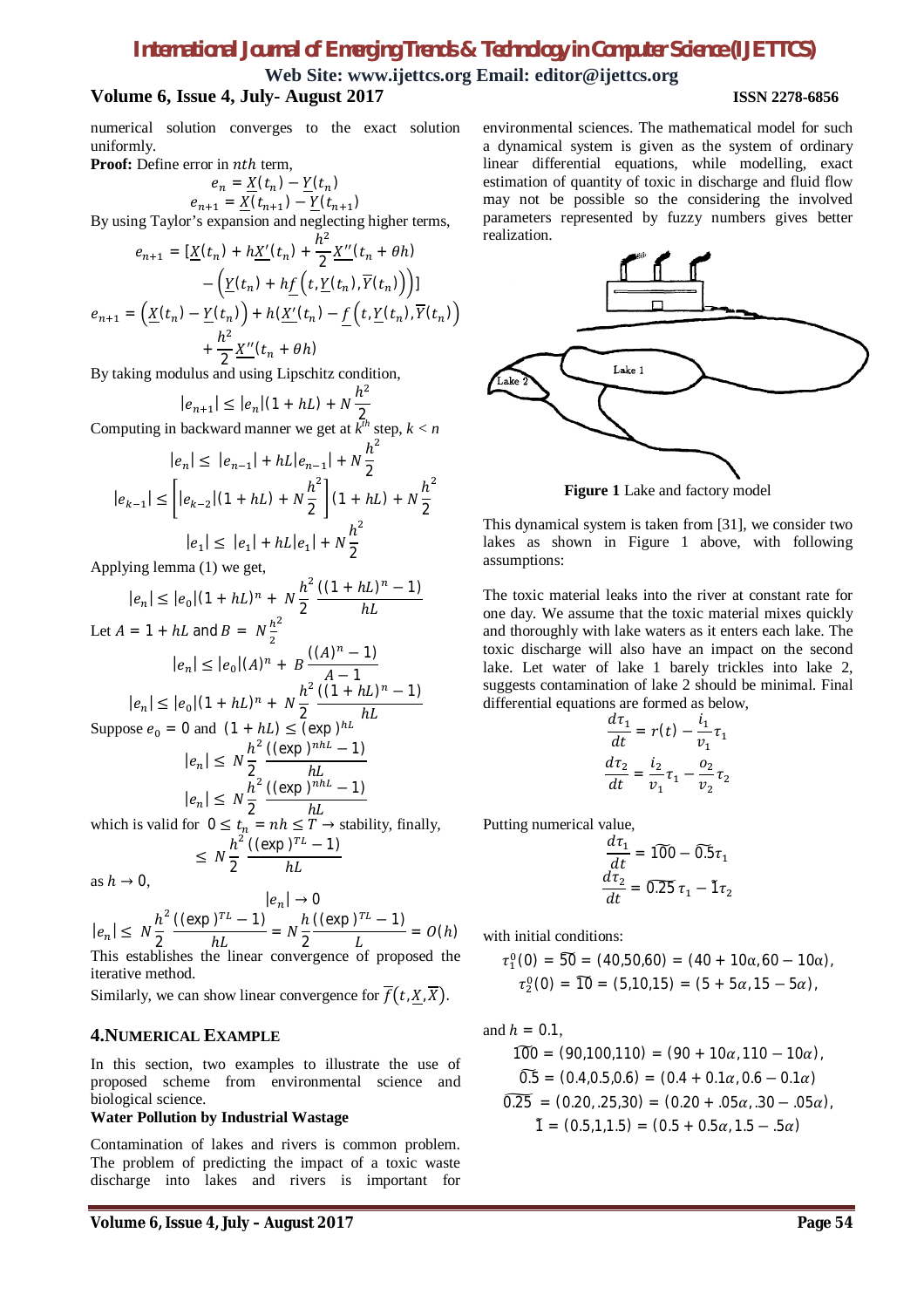$\tilde{y}$ 

**Web Site: www.ijettcs.org Email: editor@ijettcs.org**

# **Volume 6, Issue 4, July- August 2017 ISSN 2278-6856**

Applying the proposed scheme and we get,

$$
\tau_1^1(t) = [-0.1 \alpha^2 + 12.2 \alpha + 45.4, -0.1 \alpha^2 - 11.8 \alpha + 69.4]
$$
  
+ 69.4]  

$$
\tau_2^1(t) = [-0.2 \alpha^2 + 6.9 \alpha + 3.55, -0.2 \alpha^2 - 6.1 \alpha + 16.55]
$$

The other iteration values at different times for  $\tau_1$  and  $\tau_2$ are as shown in Figure 2 and Figure 3 respectively.



**Figure 2** Fuzzy number representation for discharged toxic in Lake 1



toxic in Lake 2

**Table 1**Number of iterations for amount of toxic discharge in lakes

| <b>Time</b> | (toxic<br>$\tau_{1}$<br>discharge<br>in<br>amount<br>lake1 as a<br>fuzzy triplet) | <b>Crisp</b><br>solution<br>for $\tau_1$ | $\tau_2$ (toxic<br>discharge<br>amount<br>in<br>lake 2 as a<br>fuzzy triplet) | <b>Crisp</b><br>solution<br>for $\tau_2$ |
|-------------|-----------------------------------------------------------------------------------|------------------------------------------|-------------------------------------------------------------------------------|------------------------------------------|
| $t = 0$     | (40, 50, 60)                                                                      | 50                                       | (5, 10, 15)                                                                   | 10                                       |
| $t = 0.1$   | (37.5, 57.5,<br>69.4)                                                             | 57.5                                     | (3.55, 10.25,<br>16.55)                                                       | 10.25                                    |
| $t = 0.2$   | (34.23,<br>64.625,<br>78.90)                                                      | 64.625                                   | (1.975,<br>10.6625,<br>18.4545)                                               | 10.6625                                  |

We can see from the Table 1, core value of fuzzy solution matches with crisp solution by same numerical technique and support increases with time.

#### **Spread of Infectious Disease Model**

This application is taken from [32]. There is a total population of people is  $N$  and certain contagious disease infecting the people. This population is divided into three parts,  $x(t)$ =those uninfected but may be infected,

 $y(t)$ =those presently infected and may spread the disease,  $z(t)$ =already had the disease are dead, recovered and immune or cannot spread the disease.

$$
So, N = x(t) + y(t) + z(t)
$$

The rate of transfer from  $x$  into  $y$  is directly proportional to xy. So, $\dot{x}(t) = -kx(t)y(t)$ 

The rate of transfer into  $y$  comes from  $x$  and the rate of transfer out of  $y$  goes to  $z$  which is proportional to  $y$ , so,  $\dot{y}(t) = kx(t)y(t) - cy(t)$  where k and c are positive constants and they are need to be estimated. There is no need of third differential equation because we may get z by this relation,

$$
N = x(t) + y(t) + z(t).
$$
  
\n
$$
\dot{x} = -kxy
$$
  
\n
$$
\dot{y} = kxy - cy
$$
  
\n
$$
z(t) = N - (x + y)
$$

with initial condition  $x_0, y_0$  and  $z_0 = 0$ ,  $N = x_0 + y_0$  $k \& c$  depends on type of disease and season too so these parameters can be fuzzified. Hence,

$$
\tilde{k}^{\alpha} = (0.003, 0.005, 0.007)
$$
\n
$$
= (0.003 + 0.002\alpha, 0.007 - 0.002\alpha)
$$
\n
$$
\tilde{c}^{\alpha} = (0.6, 0.9, 1.2) = (0.6 + 0.3\alpha, 1.2 - 0.3\alpha)
$$
\n
$$
\tilde{x}^{\alpha}{}_{0} = (920, 950, 980) = (920 + 30\alpha, 980 - 30\alpha)
$$
\n
$$
\tilde{y}^{\alpha}{}_{0} = (20, 50, 80) = (20 + 30\alpha, 80 - 30\alpha) \qquad \text{and } N = 1000
$$

Applying proposed numerical technique, we get first iteration which is given below,

$$
\[\frac{x_1 x_1}{x_1}\] = [0.18\alpha^3 - 6.99\alpha^2 + 67.94\alpha
$$
  
+ 865.12, -0.18\alpha^3 - 5.91\alpha^2 - 42.14\alpha  
+ 974.48]\n  

$$
\[\underline{y_1 y_1}\] = [0.18\alpha^3 + 5.01\alpha^2 + 48.14\alpha + 15.92, -0.18\alpha^3
$$
  
+ 6.90\alpha^2 - 70.34\alpha + 133.68]

For next iterations, Figures  $4 \& 5$  are given below,

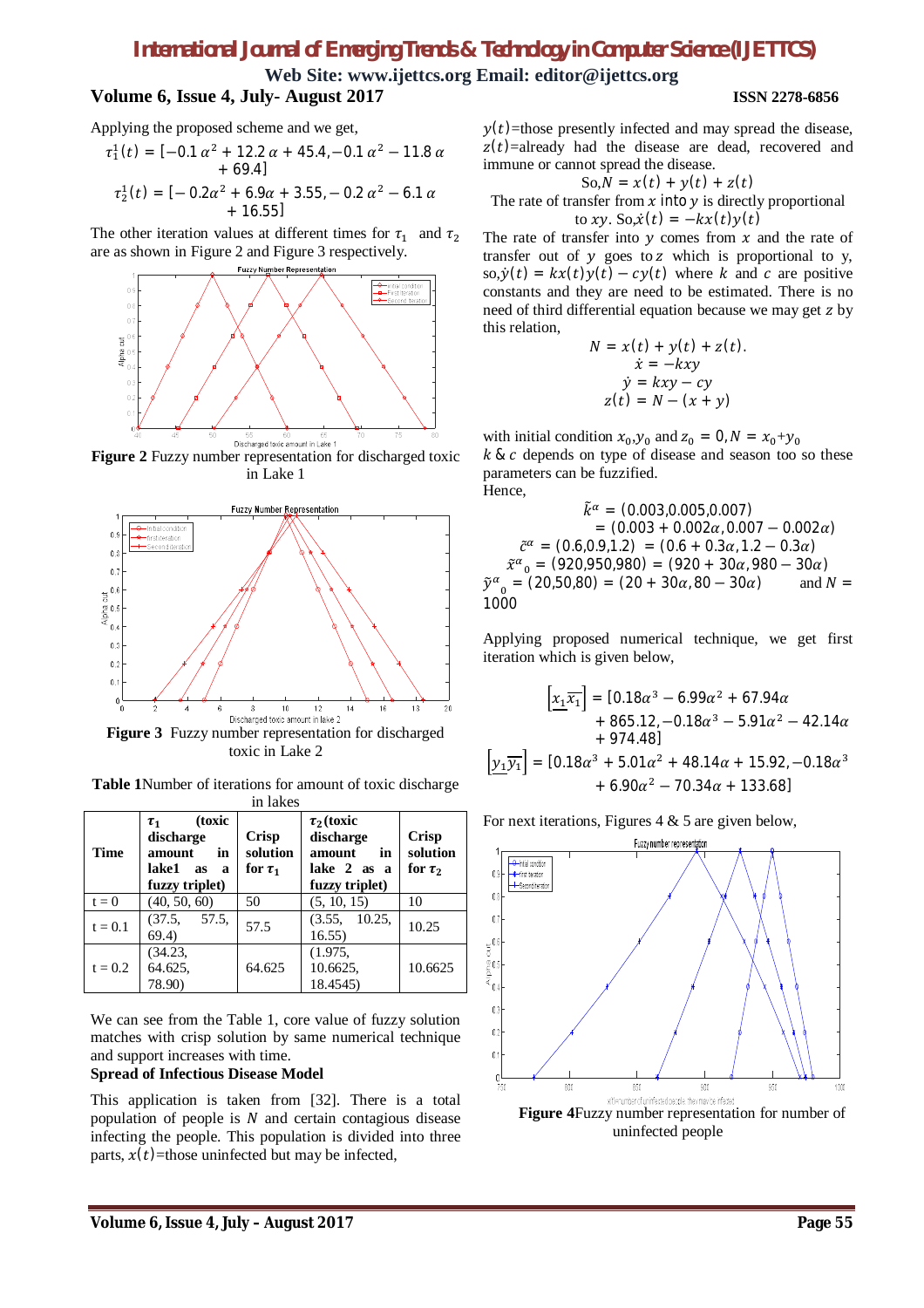**Web Site: www.ijettcs.org Email: editor@ijettcs.org Volume 6, Issue 4, July- August 2017 ISSN 2278-6856**

### Fuzzy number representation -Initial condition<br>-First Iteration<br>-Second Iteratio  $0.9$  $0.8$  $0.7$  $\overline{5}^{0.6}$ ្ត<br>ភូមិ<br>ភូមិ  $\mathbf{0}$  $\mathbf{0}$ 50 100 150 200<br>y(t)=Number of presently infected people, they may spread the infection 250

**Figure 5**Fuzzy number representation for number of infected people

**Table 2** Number of iterations for uninfected and infected

| people    |                                                                                    |                                     |                                                                                       |                                 |  |  |
|-----------|------------------------------------------------------------------------------------|-------------------------------------|---------------------------------------------------------------------------------------|---------------------------------|--|--|
| Time      | x<br>(Uninfected)<br>but<br>people<br>be<br>may<br>infected as a<br>fuzzy triplet) | <b>Crisp</b><br>solution<br>for $x$ | (Infected)<br>γ<br>people<br>and<br>may<br>the disease as for $y$<br>a fuzzy triplet) | <b>Crisp</b><br>spread solution |  |  |
| $t = 0$   | 950,<br>(920, 92)<br>980)                                                          | 950                                 | (20, 50, 80)                                                                          | 50                              |  |  |
| $t = 0.1$ | (865.12,<br>926.25,<br>974.48)                                                     | 926.25                              | (15.92, 69.25, 133.68)                                                                | 69.25                           |  |  |
| $t = 0.2$ | (773.93,<br>894.178.<br>970.348)                                                   | 894.178                             | 95.08,<br>(4.01,<br>223.91)                                                           | 95.08                           |  |  |

From table 2, core value of fuzzy solution matches with crisp solution and support increases as time increases.The value of  $z(t)$  can be calculated in each iteration by this relation,

$$
z(t) = 1000 - x(t) - y(t).
$$

**Table 3**Number of iterations for already dead, recovered

| and immune people |                                                                                               |  |  |  |
|-------------------|-----------------------------------------------------------------------------------------------|--|--|--|
| <b>Time</b>       | z (already had the disease are dead,<br>recovered and immune or cannot<br>spread the disease) |  |  |  |
| $t=0.1$           | 4.5                                                                                           |  |  |  |
| $t=0.2$           | 10.742                                                                                        |  |  |  |

# **5.CONCLUSION**

We have proposed numerical technique to solve fully fuzzy dynamical systems. Established convergence for the proposed scheme and applied it to two real world problems and compared the results with crisp solution. This technique can also be applied on fuzzy dynamical system under generalized differentiability, however, we may not get unique solution in some cases.

## **REFERENCES**

- [1] S. L.Chang and L. A.Zadeh, On fuzzy mapping and control, IEEEE Transactions on System, Man Cybernetics, 2, (1972)30-34.
- [2] D.Dubois and H.Prade, Towards fuzzy differential calculus, part 3, differentiation, Fuzzy Sets and Systems, 8, (1982) 225-233.
- [3] M. L Puriand D.ARalescu, Differential of fuzzy functions, J. Math. Anal. Appl. 91 (1983) 321-325.
- [4] O.Kaleva, Fuzzy differential equations, Fuzzy Sets and Systems, 24, (1987) 301-317.
- [5] S.Seikkala, On the fuzzy initial value problem, Fuzzy Sets and Systems, 24 (3), (1987) 319-330.
- [6] E. Hüllermiere, An approach to modelling and simulation of uncertain systems, Int. J. Uncertain Fuzz, Knowledge- Based System, 5, (1997) 117-137.
- [7] B. Bede and S. G. Gal, Generalization of the differentiability of fuzzy number valued function with application to fuzzy differential equation, Fuzzy Sets and Systems, 151, (2005) 581-599.
- [8] Ma, M., M.Friedman and A.Kandel, Numerical solutions of fuzzy differential equations, Fuzzy Sets and Systems, 105, (1999)133-138.
- [9] J. J.Nieto, TheCauchy problem for continuous fuzzy differential equations, Fuzzy Sets and Systems, Vol. 102, (1999)259-262.
- [10]S.Abbasbandy and T.Allahviranloo,Numerical solutions of fuzzy differential equations by taylor method, Computational Methods in Applied Mathematics, Vol.2, (2002) 113-124.
- [11]S.Abbasbandy and T.Allahviranloo, Numerical solutions of fuzzy differential equations by Rungekutta method of order 2, Nonlinear Studies Vol. 11(1) (2004) 117-129.
- [12] S. Abbasbandy, T. Allahviranloo and P. Darabi,Numerical solutions of N-order fuzzy<br>differential equations by Runge- kutta differential equations by Runge- kutta method,Mathematical and Computational Applications, Vol. 16 (2011) 935-946.
- [13]T.Allahviranloo, N.Ehmady and E.Ehmady,Numerical solutions of fuzzy differential equations by predictorcorrector method, Information Sciences, Vol. 177 (2007)1633-1647.
- [14]N.ParandinNumerical solutions of fuzzy differential equations by Runge- kutta method of  $2<sup>nd</sup>$  order, Journal of Mathematical Extension Vol. 7 (2013)47- 62.
- [15]B.Bede, Note on "Numerical solutions of fuzzy differential equations by predictor- corrector method," Information Sciences, Vol. 178 (2008)1917-1922.
- [16] S.Abbasbandy, T. Allahviranloo, O. Lopez and J.JNieto, Numerical methods for fuzzy differential inclusions, Comput. Math. Appl. 48(2004) 1633-1641.
- [17] B. Bede, I. J. Rudas and Bencsik, First order linear fuzzy differential equation under generalized differentiability, Inform. Sci, 177(2007) 1648-1662.
- [18] D.NGeorgion, J. J Nieto and R.Rodrigue-Lopez, Initial value problem for higher order fuzzy differential equations, Nonlinear Analysis 63(4) (2005) 587-600.